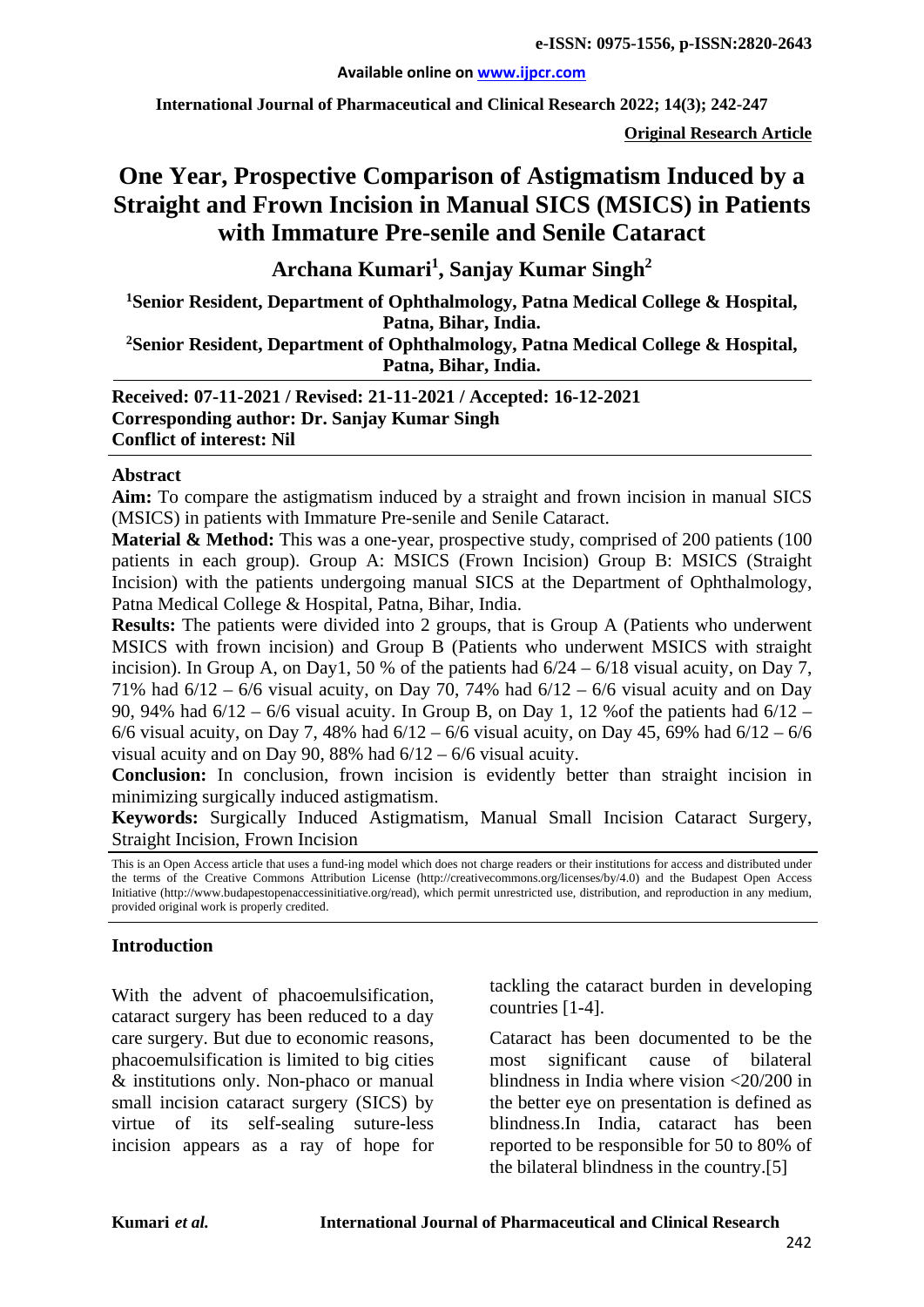The "Cataract incision" is the most common refractive procedure performed today. From submillimeter cataract surgery days of Sushruta (couching) in the 600 BC to the present-day submillimeter cataract surgery, we have probably come a full circle.[6]

Astigmatism induces distortion of image. The retinal image is distorted because of a differential magnification in the two principal meridians. There is 0.3% image distortion per diopter of astigmatism.[7]

Manual SICS is a self-sealing cataract surgery due to the sclera-corneal tunnel construction. Lower cost of instrumentation and disposables in manual SICS is an added advantage. [8, 9]It is also better suited for advanced and mature cataracts seen in developing countries.[10]

Hence, we aim to compare the astigmatism induced by a straight and frown incision in manual SICS (MSICS) in patients with Immature Pre-senile and Senile Cataract.

### **Material & Method:**

This was a one year, prospective study, comprised of 200patients (100patients in each group). Group A: MSICS (Frown Incision) Group B: MSICS (Straight Incision) with the patients undergoing manual SICS at the Department of Ophthalmology, Patna Medical College & Hospital, Patna, Bihar, India.

# **Inclusion Criteria:**

- Patients of the age group between 40-70 years
- Patients of uncomplicated immature senile cataract with cortical cataracts and grade 3 or less nuclear sclerosis
- Patients who have completed all the post-operative visits with the necessary investigations during the 3 months follow up period.

#### **Exclusion Criteria:**

Patients with previous history of ocular trauma.

- Patients with complicated cataract, congenital cataract.
- Patients having immature cataract associated with other ocular diseases.
- Patients with intra-operative and postoperative complications.
- Patients with pre-op irregular astigmatism.
- Patients with associated glaucoma, corneal scarring or degeneration, uveitis, previous intra-ocular surgeries.
- Patient with against the rule astigmatism
- Patient with grade 4 Nuclear sclerosis

# **Methodology**

Pre-operative evaluation included Name, Age, Sex, Visual acuity, Anterior Segment examination, IOP using Schiotz indentation tonometer, Fundus examination using 90 D lens with slit lamp biomicroscopy. Corneal astigmatism was measured by keratometer (Bausch & Lomb): KH(Horizontal), KV(Vertical) and axis. Eyes were randomly (simple randomization) assigned to either of the two groups.

Surgically Induced Astigmatism (SIA) was calculated using a computer program (software) called 'SIA Calculator 1.0' for a given set of pre- and post-operative keratometric data. This Surgically Induced Astigmatism Calculator (SIA Calculator) has been designed to calculate, by means of vector analysis, the amount of surgically induced astigmatism created during the cataract surgical procedure.

#### **Statistical Analysis**

The data was analysed using SPSS Statistics software (version 20). Statistical tests like t test and repeated measures ANOVA test were used for data analysis. P-value of <0.05 was considered to be statistically significant.

#### **Results:**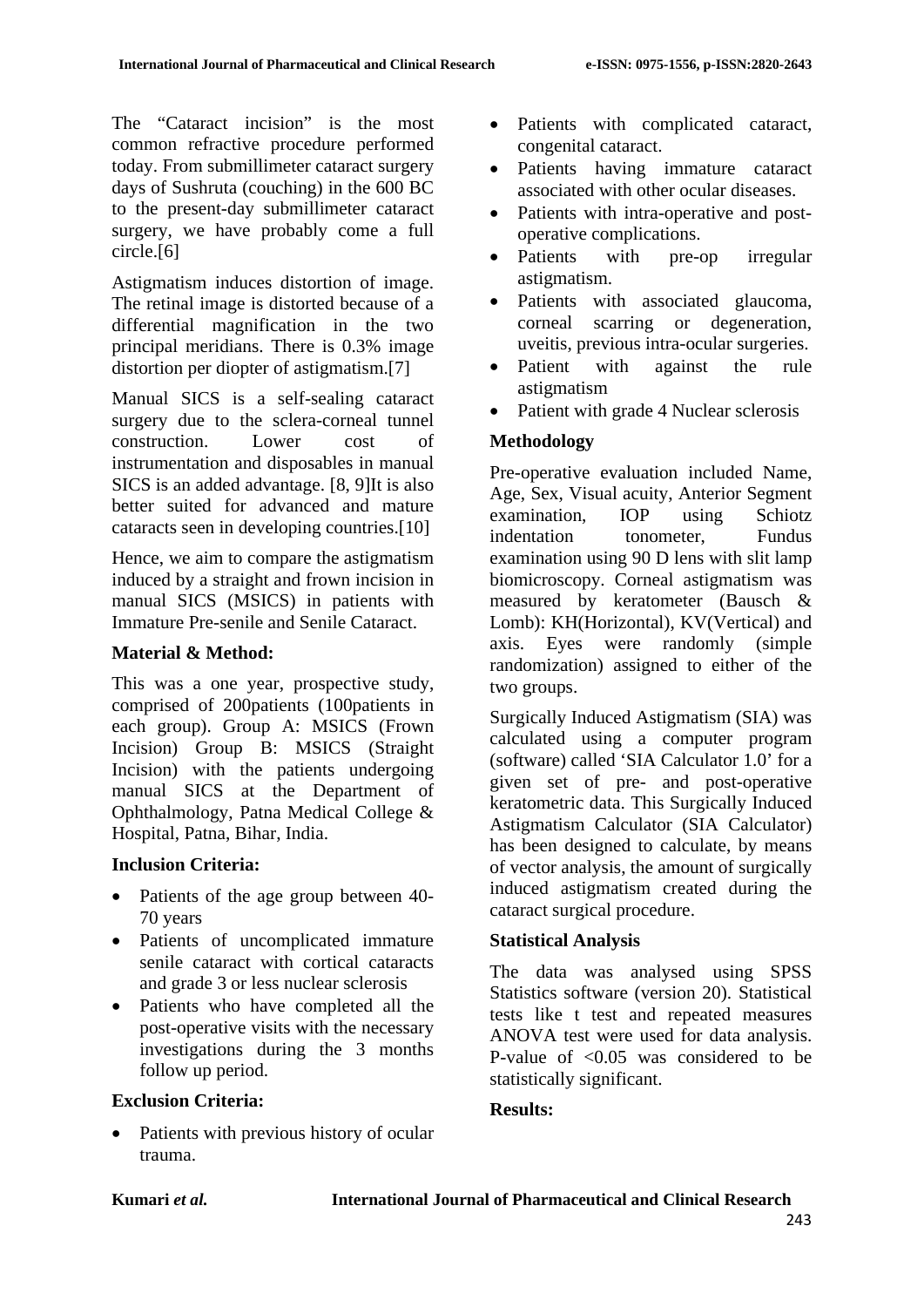The patients were divided into 2 groups, that is Group A (Patients who underwent MSICS with frown incision) and Group B (Patients who underwent MSICS with straight incision). Mean age of patients was 60.51±8.02 years in group A and  $57.92 \pm 7.21$  Years in group B. (Table 1)

In group A 52% of patients were male and 48% were female with male: female ratio of 0.80:1`. In group B 50% were male and 50% were female with male: female ratio of 1:1. (Table 2)

In group A, majority of the patients (40%) were in the range of  $\langle 3/60 \rangle$  followed by 35% in range of 6/60 to 3/60. In group B, majority (55%) had preoperative visual acuity in the range of  $\langle 3/60, 6$  followed by 32% in the range of more than 6/60. (Table 3)

In Group A, on Day1, 50 % of the patients had  $6/24 - 6/18$  visual acuity, on Day 7, 71% had  $6/12 - 6/6$  visual acuity, on Day 70, 74% had 6/12 – 6/6 visual acuity and on Day 90, 94% had 6/12 – 6/6 visual acuity. In Group B, on Day 1, 12 %of the patients had  $6/12 - 6/6$  visual acuity, on Day 7, 48% had  $6/12 - 6/6$  visual acuity, on Day 45, 69% had 6/12 – 6/6 visual acuity and on Day 90, 88% had  $6/12 - 6/6$ visual acuity. (Table 4)

In Group A, majority of the patients (49%) had SIA in the range of 0.75D– 1.0 D, 25% were in the range of  $1.25 - 1.5$  D, and 21% were in the ranges of  $0.00 - 0.5$  D.

In Group B, majority of the patients (26%) had SIA in the range of 1.25–1.5 D, 23% were in the range of  $0.75 - 1.0$  D,  $20\%$ were in the range of  $0.00 - 0.5D$ . (Table 5)

The mean post-operative SIA was  $.94\pm.62$ Diopter and 2.81±.88 Diopter in group A and group B respectively on day 1  $(p<0.05)$  which changed to  $.80\pm.48$ Diopter and 1.42±.90 Diopter in group A and group B respectively after day 90 (p<0.05). (Table 6)

#### **Table No 1: Age distribution**

| Age (Years) | Group A        | Group B |
|-------------|----------------|---------|
| $45 - 50$   |                |         |
| $51 - 60$   | 32             | 68      |
| $61 - 70$   | 6 <sub>1</sub> |         |
| Total       | 100            | 100     |

#### **Table 2: Gender distribution**

| Gender | Group A | Group B |
|--------|---------|---------|
| Male   | 50      | 50      |
| Female | 48      | эU      |
| Total  | 00      |         |

#### **Table 3: Preoperative visual acuity**

| Visual acuity  | Group A | Group B |
|----------------|---------|---------|
| >6/60          | 25      | 32      |
| $6/60$ to 3/60 | 35      | 13      |
| $<$ 3/60       | 40      | 55      |
| Total          | 100     | 100     |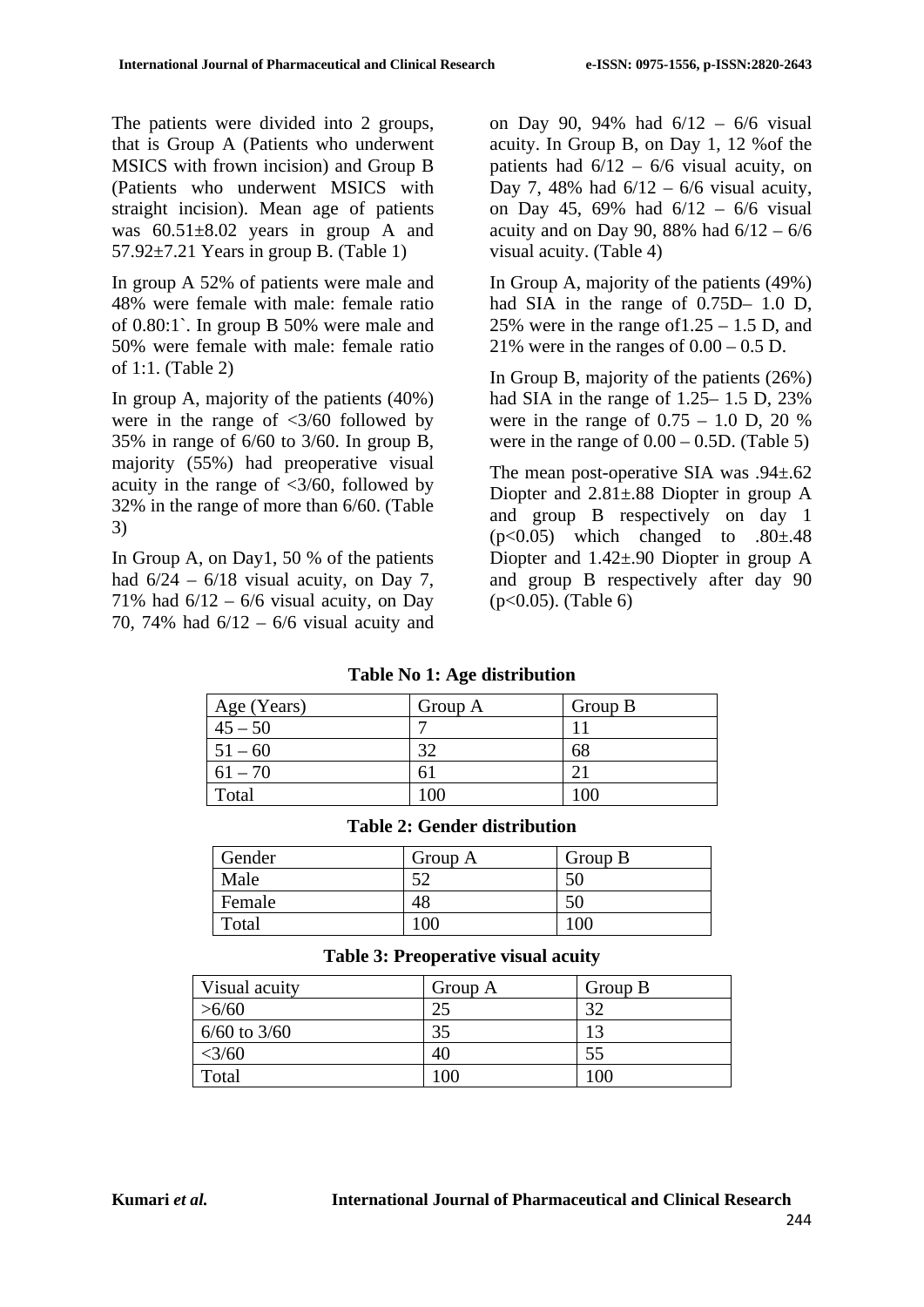|                  | Day 1         |              | After 7 days  |               | After 45 days |                | After 90 days |               |
|------------------|---------------|--------------|---------------|---------------|---------------|----------------|---------------|---------------|
| VA               | Group         | Group        | Group         | Group         | Group         | Group          | Group         | Group         |
| (LogMAR)         | A             | B            | A             | B             | A             | B              | A             | B             |
| $6/60$ to $6/36$ | 15            | 48           |               | 11            |               |                | $\theta$      |               |
| $6/24$ to $6/18$ | 50            | 40           | 26            | 41            | 11            | 29             | 6             | 12            |
| $6/12$ to $6/6$  | 35            | 12           | 71            | 48            | 70            | 69             | 94            | 88            |
| $Mean \pm SD$    | $.50 \pm .11$ | $71 \pm .24$ | $.28 \pm .12$ | $.59 \pm .27$ | $.32 \pm .17$ | $.39{\pm}0.22$ | $.24 \pm .17$ | $.29 \pm .19$ |
| Significance     | $p=0.00^*$    |              | $p=0.00^*$    |               | $p=0.003^*$   |                | $p=0.050***$  |               |

#### **Table 4: Distribution of subjects according to post-operative visual acuity (VA) findings in Group 1 and 2 on various follow up visits.**

|  |  | Table 5: Range of surgically induced astigmatism |
|--|--|--------------------------------------------------|
|  |  |                                                  |

| Range of SIA   | Group A<br>$(N=100)$ | Group B<br>$(N=100)$ |
|----------------|----------------------|----------------------|
| $0.00 - 0.5$ D | 21                   | 20                   |
| $0.75 - 1.0$ D | 49                   | 23                   |
| $1.25 - 1.5$ D | 25                   | 26                   |
| $1.75 - 2.0$ D |                      | 13                   |
| $2.25 - 2.5$ D |                      |                      |
| $2.75 - 3.0$ D |                      |                      |
| $3.25 - 3.5$ D |                      |                      |

# **Table 6: Comparison of amount of surgically induced astigmatism (SIA) between two groups at different time interval**

| Variable          | Day 1         |               | After 7 days   |               |              | After 45 days |              | After 90 days |  |
|-------------------|---------------|---------------|----------------|---------------|--------------|---------------|--------------|---------------|--|
| (in<br><b>SIA</b> | Group A       | Group         | Group          | Group         | Group        | Group         | Group        | Group         |  |
| Diopter)          |               |               |                | В             |              |               | A            |               |  |
| $Mean \pm SD$     | $.94 \pm .62$ | $2.81 \pm .8$ | $2.16{\pm}$ .7 | $1.63 \pm .8$ | $.95 \pm .6$ | $1.78 \pm .8$ | $.80{\pm}.4$ | $1.42 \pm .9$ |  |
|                   |               | 8             |                |               |              |               | 8            |               |  |
| Significanc<br>e  | $p=0.001$     | $p=0.010*$    |                |               | $p=0.005*$   |               | $p=0.001*$   |               |  |

# **Table 7: Comparison of KH between two groups at different time interval**

| Variable     | Day 1         |               | After 7 days  |               | After 45 days |               | After 90 days |               |
|--------------|---------------|---------------|---------------|---------------|---------------|---------------|---------------|---------------|
| KH           | Group         | Group         | Group         | Group         | Group         | Group         | Group         | Group b       |
|              | A             | В             | A             |               | A             | B             | A             |               |
| $Mean \pm S$ | $53.22 \pm 3$ | $53.62 \pm 3$ | $53.72 \pm 3$ | 53.79 $\pm$ 3 | $53.72 \pm 3$ | $53.52 \pm 3$ | 53.56 $\pm$ 3 | 53.62 $\pm$ 4 |
|              | .71           | .77           | .66           | .89           | .39           | .90           | .53           | .04           |
| Significa    | $p=0.803$     |               | $p=0.492$     |               | $p=0.577$     |               | $p=0.62$      |               |
| nce          |               |               |               |               |               |               |               |               |

# **Table 8: Comparison of KV between two groups at different time interval**

| Variable     | Day $1$       |               | After 7 days                  |       | After 45 days |               | After 90 days |               |
|--------------|---------------|---------------|-------------------------------|-------|---------------|---------------|---------------|---------------|
| <b>KV</b>    | Group         | Group         | Group                         | Group | Group         | Group         | Group         | Group         |
|              |               |               |                               |       | A             |               |               |               |
| $Mean \pm S$ | $50.21 \pm 1$ | $50.63 \pm 3$ | $50.72 \pm 3$   $50.72 \pm 3$ |       | $50.70 \pm 3$ | 50.74 $\pm$ 4 | $50.62 \pm 3$ | $50.42 \pm 4$ |
|              | .83           | .82           | .82                           | .63   | .82           | .73           | .73           | .80           |
| Significa    | $p=0.020$     |               | $p=0.027$                     |       | $p=0.010$     |               | $p=0.016$     |               |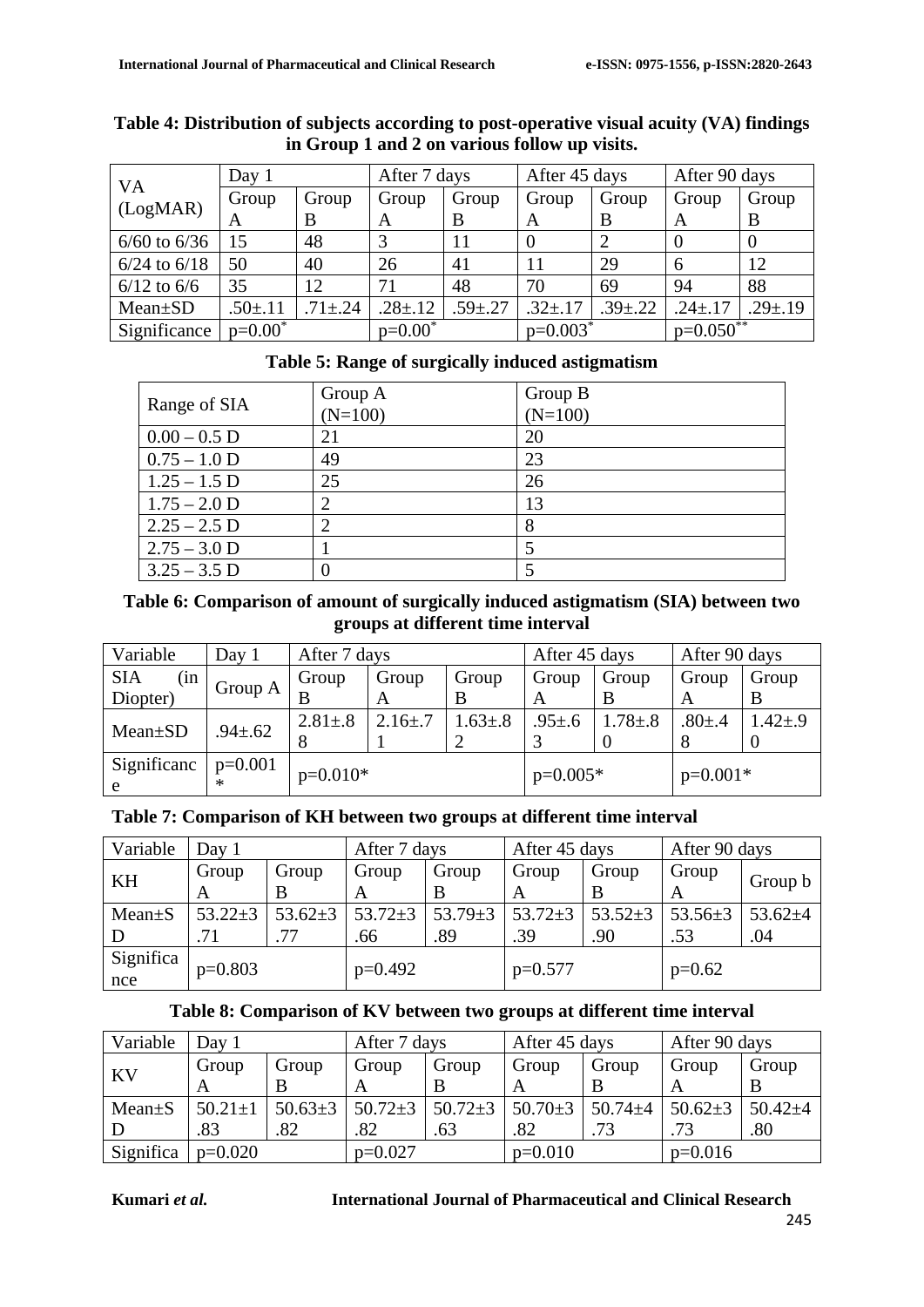| n<br>ı<br>I<br>× |  |
|------------------|--|
|                  |  |

# **Discussion:**

It is reported from previous studies that patients undergoing Manual SICS have an early visual rehabilitation. The quick visual restoration is attributed to little inflammation and less SIA. Patients also have fewer complaints regarding ocular discomfort in terms of pain, foreign body sensation and redness.[12]

Cataract surgery has refined tremendously in recent years mainly to fulfill the expectation of the patients that is early visual rehabilitation and minimal induced astigmatism. Modern day cataract surgery aims not only at the 'Restoration of sight' and 'Reduction of economic blindness' but on an 'Early restoration of optimum visual acuity' and therefore, a reduction in surgically induced astigmatism. It is reported from previous studies that patients undergoing Manual SICS have an early visual rehabilitation.<sup>[13, 14]</sup>

Olsen et al compared induced regular astigmatism and irregular astigmatism after scleral and corneal tunnel incisions on 100 phacoemulsification patients with less than 1 D of preoperative astigmatism. The SIA was analyzed by vector analysis from keratometric data. They concluded that the clear corneal incision induces significantly more regular as well as irregular astigmatism than the scleral tunnel incisions.<sup>[15]</sup>

High astigmatism is an important cause of poor uncorrected visual acuity after cataract surgery.[16] The results of this study show that there is minimal astigmatism in MSICS and that SIA can be modified by modification of the incision location.

Another study in 2011 with 6 mm straight temporal sclerocorneal incision has reported mean SIA of 1.35±0.49 D four weeks post-operatively [17]. Gokhale and Sawhney [18] have found mean astigmatism in manual SICS with superior frown incision to be 1.28 D at 29 degrees.

Deng and Liu studied the impact of ECCE and phacoemulsification with 5 mm tunnel incisions or 7 mm frown-shaped incision on the postoperative visual acuity and corneal refractivity in 243 eyes and concluded that 7 mm frown incision of phacoemulsification was the most effective method to control postoperative astigmatism in cataract surgery.[19,20]

### **Conclusion:**

Small incision size and absence of suture are the most important factors that contribute to less astigmatism and faster stabilization of SICS. The duration for stabilization of postoperative astigmatism in straight incision group is 6 weeks, whereas it is 3 weeks in frown incision.

### **References:**

- 1. Zawar SV, Gogate P. Safety and efficacy of temporal manual small incision cataract surgery in India. 2011;21(6):748-753
- 2. Tabin G, Chen M, Espandar L. Cataract surgery for the developing world. 2008;19(1):55-59
- 3. Ruit S, Tabin G, Chang D, Bajracharya L, Kline DC, Richheimer W, Shrestha M, Paudyal G. A prospective randomized clinical trial of phacoemulsification manual sutureless small-incision extracapsular cataract surgery in Nepal. 2007;143(1):32-38
- 4 Khanna R, Pujari S, Sangwan V. Cataract surgery in developing countries. 2011;22(1):10-14
- 5. Thulasiraj RD, Nirmalan PK, Ramakrishnan R, Krishandas R, Manimekalai TK, Baburajan NP, Katz J, Tielsch JM, Robin AL. Blindness and vision impairment in a rural South Indian population: the Aravind Comprehensive Eye survey. Ophthalmology 2003 Aug;110(8):1491-1498.